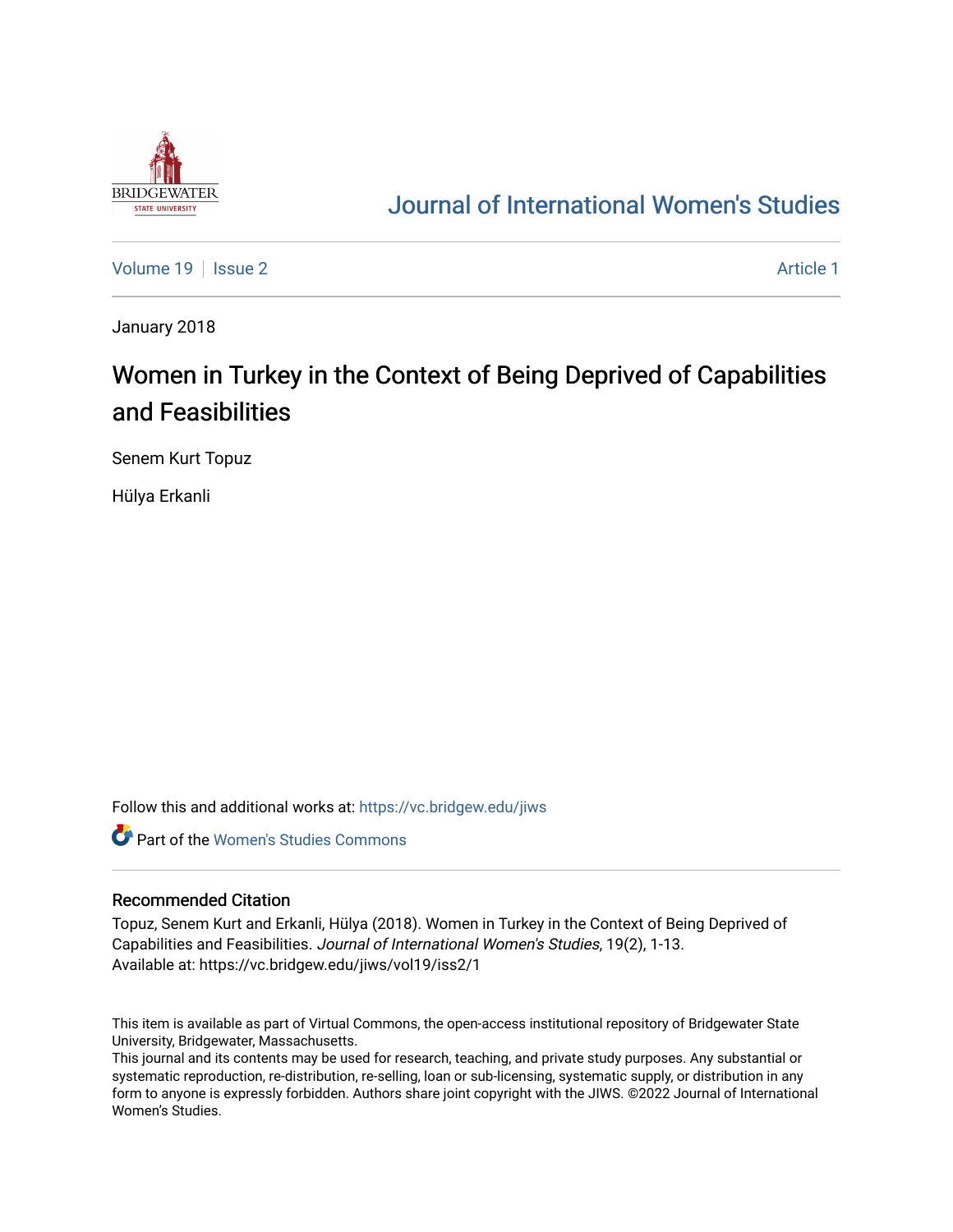#### Topuz and Erkanli: Women in Turkey

This journal and its contents may be used for research, teaching and private study purposes. Any substantial or systematic reproduction, re-distribution, re-selling, loan or sub-licensing, systematic supply or distribution in any form to anyone is expressly forbidden. ©2018 Journal of International Women's Studies.

### **Women in Turkey in the Context of Being Deprived of Capabilities and Feasibilities[\\*](#page-1-0)**

By Senem Kurt Topuz<sup>[1](#page-1-1)</sup> and Hülya Erkanli<sup>[2](#page-1-2)</sup>

### **Abstract**

The concept of poverty, defined as deprivation of capabilities and feasibilities, in the context of Amartya Sen's "The Capability Approach" is explained through ideas of "what people can or cannot do" and "what they can be or cannot be" rather than through their income or expense tendencies. In this study, conducted to understand the poverty conditions of women living in Turkey, the participants were asked "what are the things they want to do but cannot do?", "what do they want to be but cannot be?", both from the perspective of being deprived of capabilities. The answers given were evaluated from the perspective of The Capability Approach.

In this study, 741 women living in seven different cities selected from seven geographical regions of Turkey were asked to select the things "they want to do but cannot do", "they want to be but cannot be" among the given statements or write in their own words within "the other" option. In the following section, they were asked to explain why "they cannot do" or "they cannot be". The answers given are the explanation of on what aspects and why women are deprived; in other words, why they are impoverished. Accordingly, women living in Turkey gave such answers as they cannot travel alone or go on a vacation, cannot drive, cannot live as they wish, and cannot spare time for themselves. When the reasons were asked, they provided mainly such explanations as financial incapability, not being allowed by family elders, social pressure, and lack of selfconfidence. Having education and a profession are also stated as the things that the participants most wanted to have but cannot have. Why they cannot have these are explained with reasons as, again, financial incapability, not being allowed by family elders, or not being able to spare time.

*Keywords:* capabilities, feasibilities, women and poverty, women in Turkey

#### **Introduction**

 $\overline{\phantom{a}}$ 

One of the most significant developments in the welfare economy and ethics philosophy during the last 25 years is that the non-welfarist approaches to welfare economy has been included within the social selection and welfare theories (Annand and van Hees, 2005: 269).

<span id="page-1-1"></span><span id="page-1-0"></span><sup>\*</sup> This study is complied from the partial results of the Research Project no. 113K634 titled "The Issue of Women's Poverty and Women's Freedom in Turkey in the Context of The Capability Approach" granted by TÜBİTAK. <sup>1</sup> Abant Izzet Baysal University, Bolu-Turkey. Dr. Senem Kurt Topuz received her PhD degree from Gazi University in the field o f Politics and Social Sciences in 2010 and has been working as an assistant professor at Abant Izzet Baysal University, Public Administration Department since 2011. Her research focuses on Gender Studies, Poverty, Discrimination, and Marginal Groups.

<span id="page-1-2"></span><sup>&</sup>lt;sup>2</sup>Abant Izzet Baysal University, Bolu-Turkey. Dr. Hülya Erkanli received her PhD degree from Ankara University in the field of Business Administration in 2009 and has been working as an Assistant Professor at Abant İzzet Baysal University, Faculty of Economics and Administrative Sciences, Department of Business Administration since then. Her research interests focus on Management and Organization, Human Resources Management, Organizational Behavior, and Gender Studies.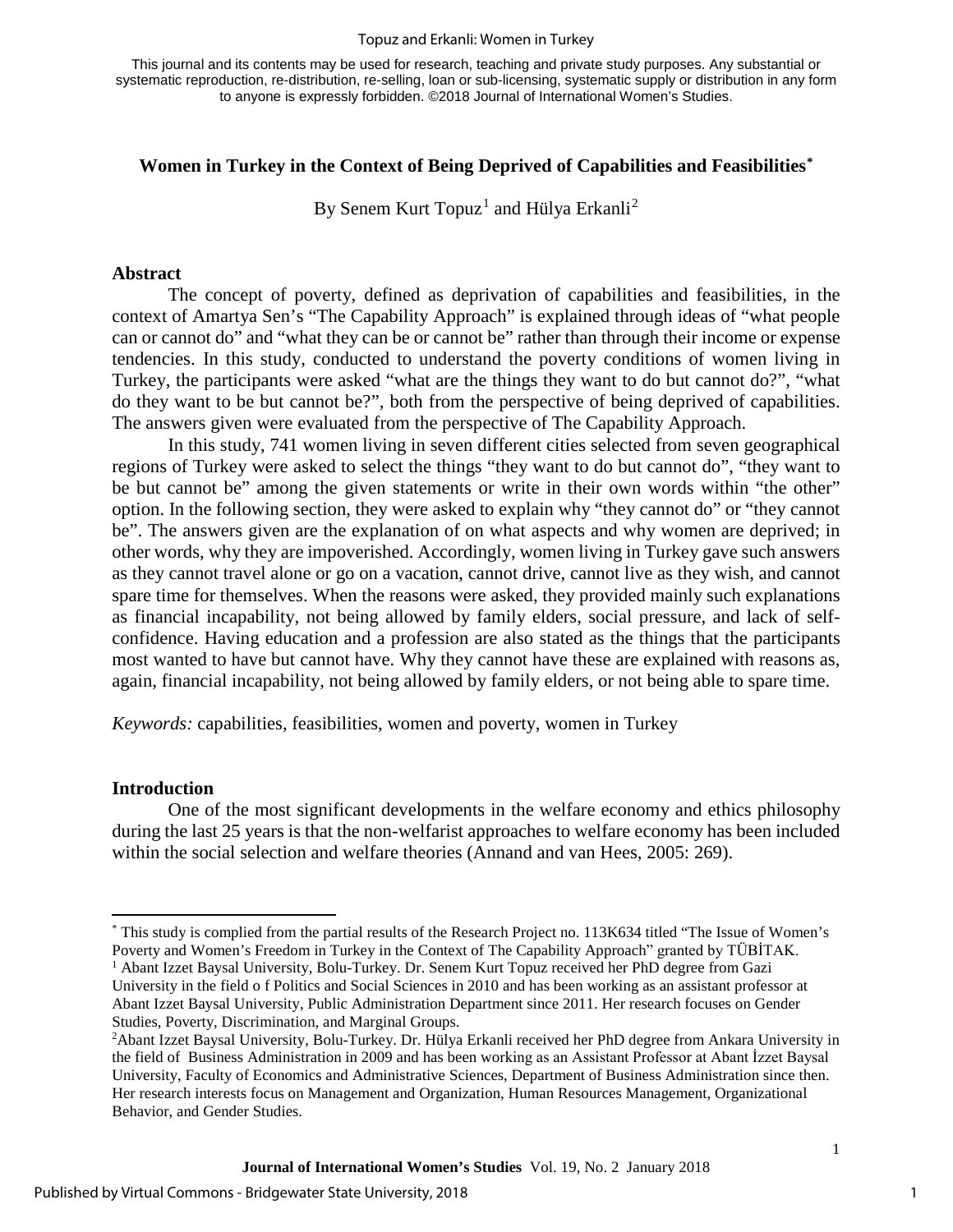Traditional economy bases a person's welfare level upon his/her consumption of goods and services and the benefits he/she gains from this consumption. This generates the concept of a welfare economy that grounds the benefit provided by individuals upon the evaluation of society's total welfare. However, this approach is considered a restricted point of view as it bases an individual's welfare level only on the goods he/she possesses and thus is debated. Within these frame of debates, an alternative approach is proposed. This alternative approach is termed as the "The Capability Approach". Within this context, the perspective that was proposed by Amartya Sen in 1979 has had a stimulating contribution. This approach replaces a goods- and-benefitsbased point of view with functions and capabilities. According to Sen's terminology, functions are what an individual chooses to do or to be. While what a person possesses (commodity), is a tool to realize different functions, functions from Amartya Sen's point of view are the basic notions of human welfare that are not only accomplished functions but also the freedom of being able to make choices, among a set of feasible functions. This is defined as a person's capability (Kaushik and Lopez-Calva, 2011: 153, Mowafi, 2014). This point of view forms the basis for the definition of "human poverty" mentioned in the UNDP's "Human Development Report". According to this view, human poverty is the experience of being deprived of the most basic opportunities and options required for a person's human development. Poverty is not only the financial incapability of a person but also inadequacy of opportunities stemming from social limitations and personal conditions that prevent a person from pursuing a valued life (UNDP, 1997). Within this context, poverty is a person's not being able to realize his/her capability; in other words, "capability deprivation" as defined by Amartya Sen. There is a direct connection between the concepts of human poverty and capability deprivation and how we encounter these concepts in daily life. In other words, concepts of human development and human poverty are basically based on Amartya Sen's "The Capability Approach" (Sam, 2008: 60). Poverty, within this context, as stated above, is being deprived of resources, opportunities, and/or freedoms generally known as poverty dimensions. The concept of women's poverty expresses the change based on sexist prejudice when it comes to possessing resources, opportunities, and freedoms (Medeiros and Costa, 2008).

The Capability Approach intersects with many approaches such as a basic needs paradigm, the human rights movement, a human security framework, the millennium development objectives, and sustainable development efforts. We argue, that Sen's approach is superior in that it has a more articulated theoretical basis (Poli, 2015: 105).

The Capability Approach is philosophically deep but methodologically hard to understand. Sen proposes this approach to be used in a broad context. In academia, the Capability Approach is addressed not only through abstract and philosophical terms but also with applied studies. One of the examples that stand out in this context is, as stated above, the Human Development Index developed by the UN Development Program (Zheng and Walsham, 2008: 225). The Capability Approach is significant in terms of forming an analytical and philosophical basis as in the UN's human development approach (as quoted from Evans 2002 by Zheng and Walsham, 2008: 225).

As stated above, functions within the context of the Capability Approach are the things that a person chooses to do or to be. In this context, in this study that aims to analyze the status of women in Turkey in the context of being deprived of capabilities and feasibilities, The Capability Approach is discussed firstly, the study's method and data collection technique are explained secondly, demographic information about the participants is given thirdly, and then the findings obtained from the study are analyzed. Finally, evaluation and discussion of the findings are done in the conclusion section.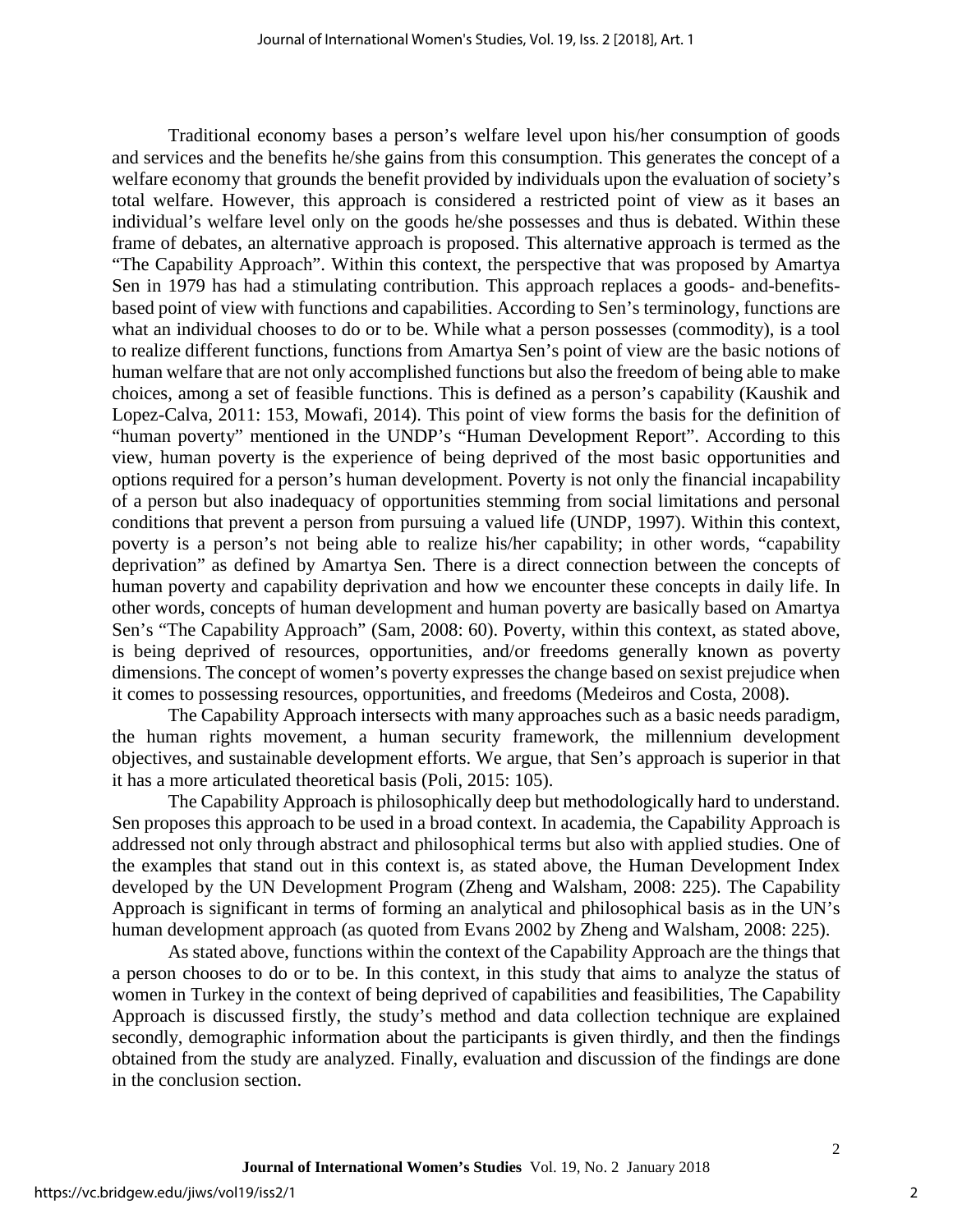#### **The Capability Approach**

There are two basic concepts stressed in the Capability Approach. These are capabilities and functions. Function is an accomplishment, capability is having the ability or power to accomplish (Sen, 1987: 36). In other words, functions refer to realized accomplishments and satisfied expectations while capabilities refer to possibilities regarding the effective realization of accomplishments and satisfaction of expectations (Zheng and Walsham, 2008: 225). In this respect, the important thing is ethically a person's being able to be or to do anything he/she values freely; in other words, being able to be fully functional (Cornelius and Skinner, 2005: 599).

Capabilities can be considered as a set of options that a person can choose to be or to do. Basically, capabilities require three components: freedom, human development, and the realization of rights (quoted from Denmuck 2008 by Subramanian et al., 2013: 294).

To better understand the concept, two basic differences should be realized. One of them is dissociating capabilities from functions that refer to the real accomplishments of a person. Capabilities represent a person's potential functions: the things he/she can be or do. According to Sen, a person's capability refers to alternative combinations of functions that he/she can accomplish or realize and the person can choose one among these combinations (Sen, 1999). Capabilities refer to a set of real options possible for a person as a capabilities and feasibilities combination that he/she can accomplish. In other words, capabilities are a person's freedom of choice. Secondly, there is a significant need to distinguish resources and capabilities. Resources are acquirable goods and entitlements for people. What Sen wants to emphasize here is that people facing the same situations (for example losing their job) and reaching the same set of resources (unemployment aids, replacement services, education opportunities) will not generate the same opportunity to overcome such a situation and find a new job. The reason behind this is that not all people have the power to transform the opportunities available for them to overcome the situation they are in to real freedom (quoted from Robeyns 2010 by Subramanian et al., 2013: 294, Bellanca et al., 2011: 159).

The most basic feature of the Capability Approach is the emphasis it makes on people having the real freedom to choose a life they value. Such a perspective can both be used to evaluate individual situations and for collective regulations such as justice. Sen discusses his understanding of justice in his work *Equality of What* (Sen, 1979). As an answer to this question, Sen states that the most significant and primary factor is the scope or dimension of the freedom provided for people. In other words, creating equal freedom to take action is the most basic principle of social justice. Sen's approach provides an informative basis to scale equality among people to evaluate justice. This informative basis cannot be degraded to basic goods and material elements or to subjective benefits or satisfaction. Instead, social regulations regarding freedoms that enable people to be or to do the things they value should be taken under review (Subramanian et al., 2013: 294, Gasper, 2007: 337).

What Sen refers to as significant freedoms are basically total opportunities to choose and take action. These are answers to the question "what this person can do and can be". The Capability Approach basically focuses on the person (Poli, 2015: 106). Besides, Sen's arguments are based on the premise of improving the ability of a person to realize the life he/she values (Mowafi, 2014).

As stated previously, function is an accomplishment; capability, on the other hand, is the ability or power to accomplish. In this context, functions have a more direct relation with life conditions as they are different perspectives regarding life conditions. In contrast, capabilities are an idea about freedom with a positive freedom dimension. In other words, capabilities are how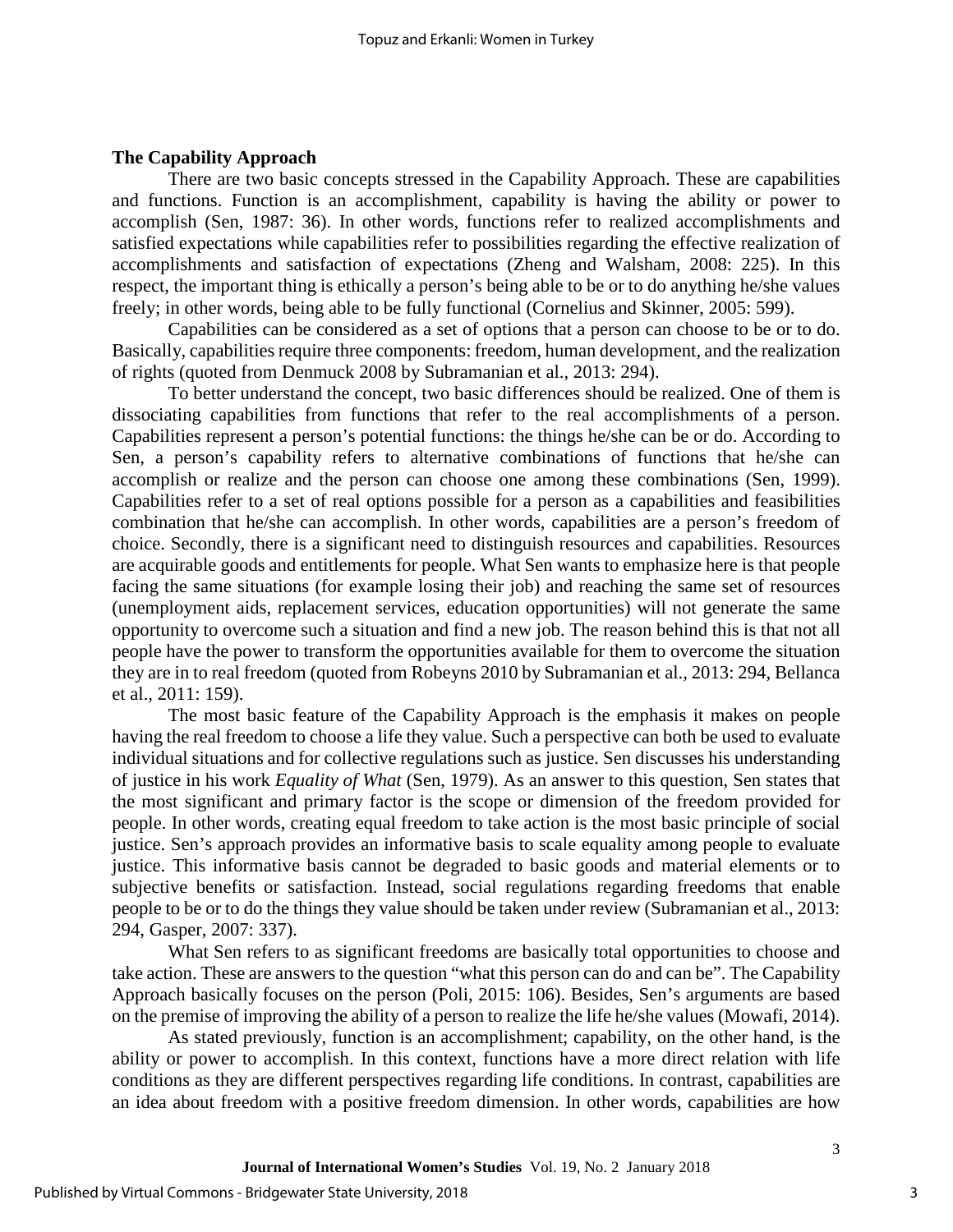real opportunities you have to realize the life you want to live (Sen, 1985: 48). At this point, unequal distribution of resources, opportunities, and power makes a difference for women. In this context, the state of how real opportunities women have to realize the life they want to live when their capacity of controlling their own lives and the possibilities they have are examined, have a determining quality regarding having freedoms. Data showing this situation related to daily life can be examined from different angles: education, reproduction, sexual health, access to basic rights, employment, political contribution, and violence against women (Vicente, 2005; Bhat, 2002).

Sen (1985b: 186) approaches capabilities of people from two different perspectives. One of these is the well-being aspect, the other is agency aspect. Sen defines the agency aspect as a person's freedom to choose and follow–to pursue—his/her goals and interests. A person pursuing his/her well-being might, in fact be one of his/her goals and interests. On the other hand, in the context of social and ethical norms, it might include others' pursuing their own well-being or acting for individual commitments. One person him/herself can be considered as the subject. Therefore, the focal point of The Capability Approach is not only the material resources (although material resources provide significant opportunities to reach the end) but it is also having real opportunities to realize his/her well-being freedom and agency freedom. These two concepts are related. Being deprived of one of these freedoms creates a significant effect on the other (Zheng and Walsham, 2008: 225).

Basic capacities, in other words, personal abilities we have, are internal capacities ready to be used or activated. However, the opportunity to use the internal capacities can be revealed by the environment, society, and social factors having a combination with internal capacities and work (Cornelius and Skinner, 2005: 599). These three factors can be separated but they should act as a combination, thus requiring an interdisciplinary perspective. As a result, it is a requirement to have detailed information about the environment effective in realizing or not being able to realize the functions (Cornelius and Skinner, 2005: 599). For this reason, Sen is skeptical about creating lists<sup>[3](#page-4-0)</sup> for qualitative analyses to determine how people realize their capacities, because such lists are not created among the communities they intend to serve. One perspective list might ignore women in different societies. Women in different societies might have opportunities to realize different capacity sets, depending on their own conditions and different areas of struggles they encounter. Thus, such lists might be limited to allow for different voices, to represent differences, and, in this context, to form a democratic activity (Cornelius and Skinner, 2005: 603).

#### **Method and Data**

This study constitutes quantitative and descriptive research using a survey method to collect data. Data was collected between September 2014-April 2015 in İstanbul, Ankara, İzmir, Adana, Şanlıurfa, Samsun, and Van from women aged 18 and over. The cities were chosen based on judgment sampling as they are accepted as representative of seven different geographical regions of Turkey and the ones with the highest populations among the cities in their respective regions. At the end of the field study, 741 valid survey data was obtained chosen with convenience sampling method.

The distribution of the participants who took part in the study according to the cities is shown in the chart below:

l

<span id="page-4-0"></span><sup>3</sup> See Robeyns, 2005 and Naussbaum, 2005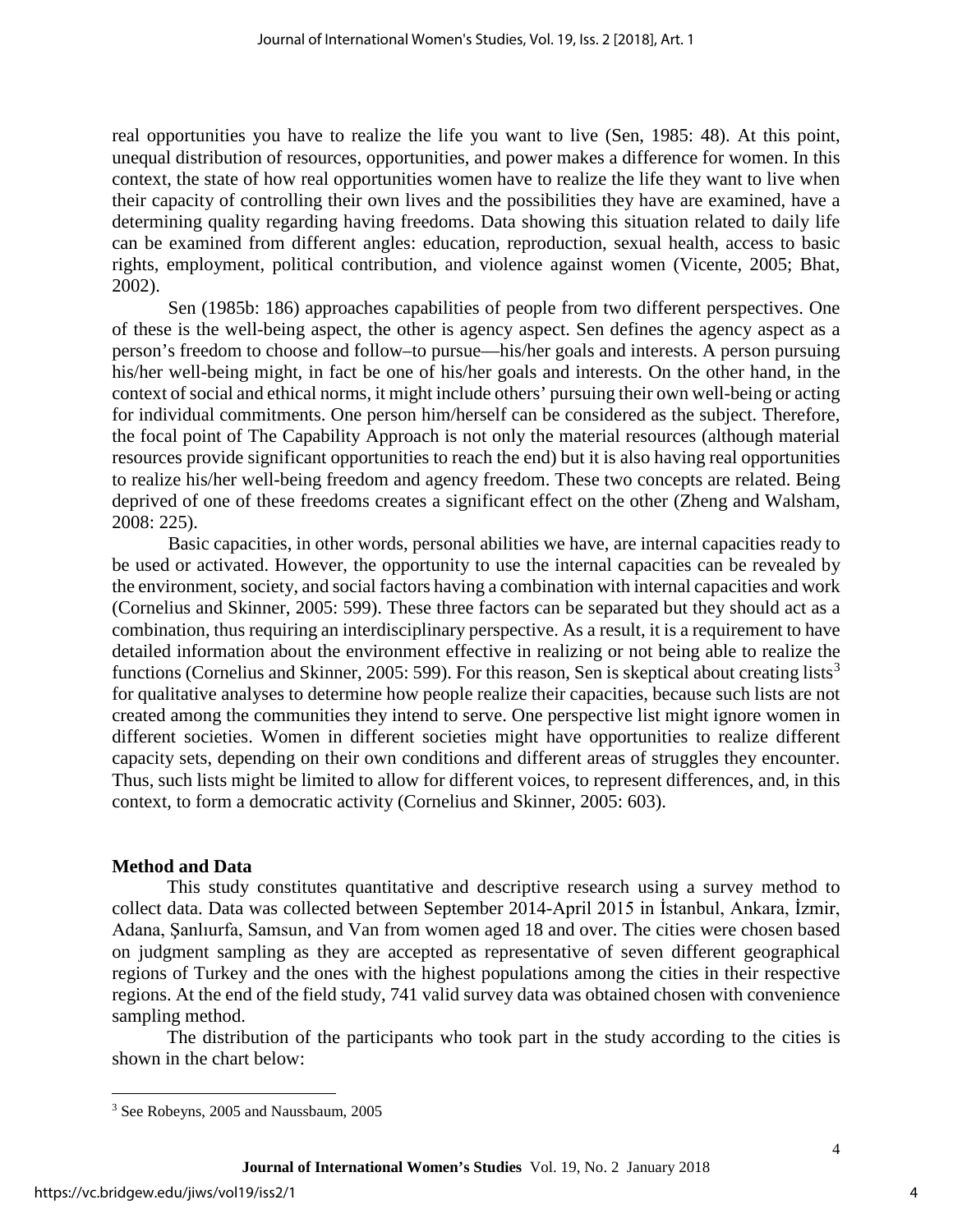

44.5% of the participants are from İstanbul and 16.3% from Ankara; 12.8% from İzmir; 7.7% from Urfa; 7.1% from Adana; 7% from Samsun; and 4.6% from Van.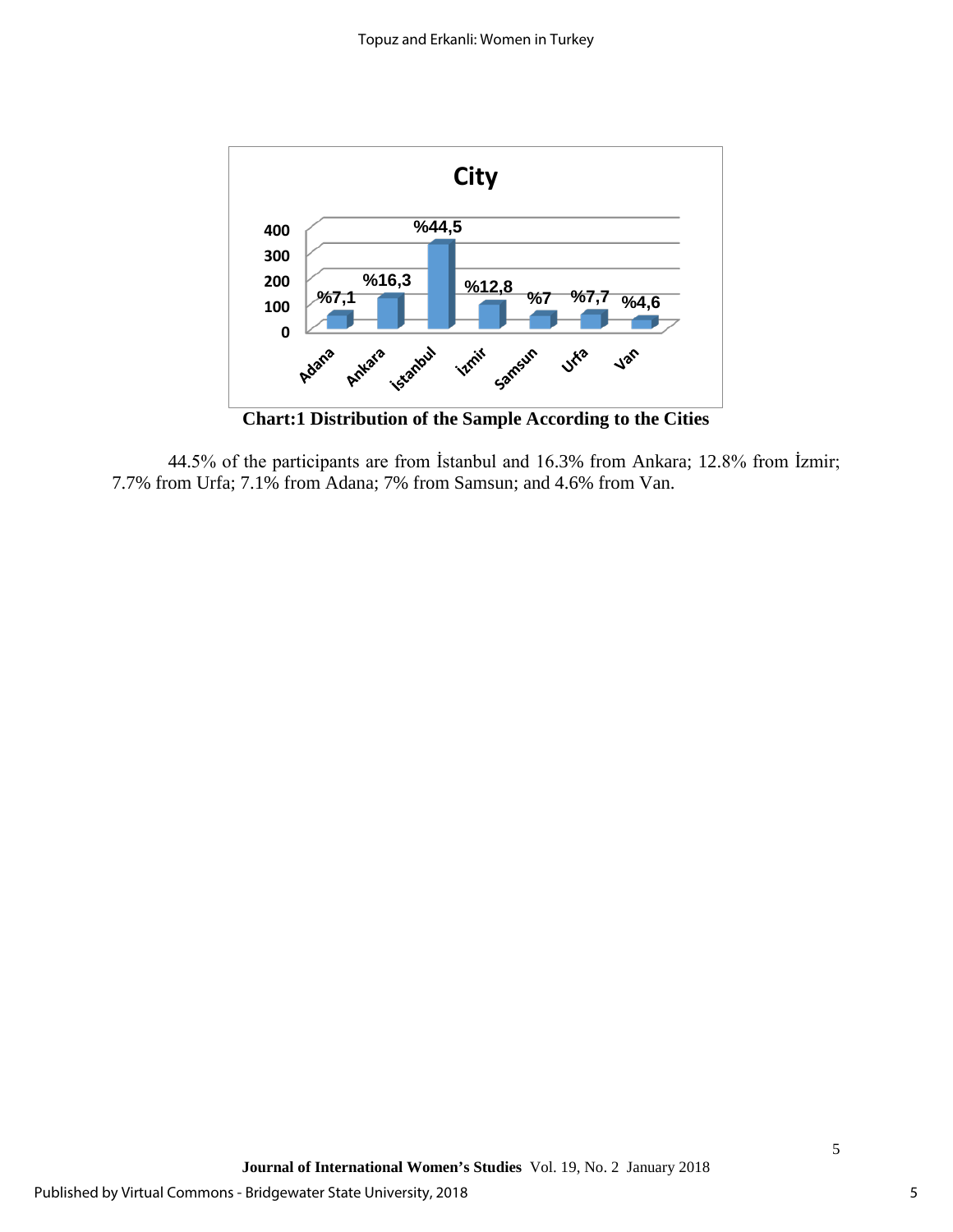# **Findings**

|                    | <b>Variable</b>       | <b>Frequency Percent</b> |       |                     |
|--------------------|-----------------------|--------------------------|-------|---------------------|
| Age                | 18-28                 | 194                      | 26.2  | Prof                |
|                    | 29-39                 | 213                      | 28.7  |                     |
|                    | 40-50                 | 195                      | 26.3  |                     |
|                    | $51-61$               | 104                      | 14.0  |                     |
|                    | 62 and up             | 35                       | 4.7   |                     |
|                    | Total                 | 741                      | 100.0 |                     |
| <b>Marital</b>     | Married               | 439                      | 59.2  |                     |
| <b>Status</b>      | Single                | 237                      | 32.0  |                     |
|                    | Other                 | 65                       | 8.8   |                     |
|                    | Total                 | 741                      | 100.0 | Hav                 |
| Level of           | Illiterate            | 48                       | 6.5   | Regu                |
| <b>Education</b>   | Primary<br>School     | 150                      | 20.2  | Inco                |
|                    | <b>High School</b>    | 160                      | 21.6  | Pers<br><b>Inco</b> |
|                    | College               | 59                       | 8.0   |                     |
|                    | Undergraduate         | 263                      | 35.5  |                     |
|                    | Graduate              | 40                       | 5.4   |                     |
|                    | Other                 | 21                       | 2.8   |                     |
|                    | Total                 | 741                      | 100.0 |                     |
| <b>Personal</b>    | 0-500 TL              | 491                      | 66.8  |                     |
| <b>Expenditure</b> | 501-1000 TL           | 128                      | 17.4  |                     |
|                    | 1001-1500 TL          | 55                       | 7.5   |                     |
|                    | 1501-2500 TL          | 36                       | 4.9   |                     |
|                    | 2501 TL and<br>higher | 25                       | 3.4   | Sour<br>Pers        |
|                    | Total                 | 735                      | 100.0 | <b>Inco</b>         |

|  | <b>Table 1. Demographic Features of Participants</b> |  |  |  |
|--|------------------------------------------------------|--|--|--|
|  |                                                      |  |  |  |

|                                  | <b>Variable</b>            | <b>Frequency</b> | Percent |
|----------------------------------|----------------------------|------------------|---------|
| <b>Profession</b>                | Housewife                  | 225              | 30.4    |
|                                  | Worker                     | 52               | 7.0     |
|                                  | Civil<br>servant           | 35               | 4.7     |
|                                  | Engineer                   | 18               | 2.4     |
|                                  | Teacher                    | 93               | 12.6    |
|                                  | Self-<br>employment        | 34               | 4.6     |
|                                  | Other                      | 282              | 38.2    |
|                                  | Total                      | 739              | 100.0   |
| <b>Have</b>                      | Yes                        | 363              | 49.5    |
| <b>Regular</b><br><b>Income</b>  | N <sub>o</sub>             | 370              | 50.5    |
|                                  | Total                      | 733              | 100.0   |
| <b>Personal</b>                  | 0-500 TL                   | 242              | 33.7    |
| <b>Income</b>                    | 501-1000<br><b>TL</b>      | 121              | 16.8    |
|                                  | 1001-1500<br>TL            | 97               | 13.5    |
|                                  | 1501-2500<br><b>TL</b>     | 131              | 18.2    |
|                                  | 2501-3000<br><b>TL</b>     | 65               | 9.0     |
|                                  | 3001 TL<br>and higher      | 63               | 8.8     |
|                                  | Total                      | 719              | 100.0   |
| <b>Source of</b>                 | Job                        | 387              | 53.4    |
| <b>Personal</b><br><b>Income</b> | Investments                | 17               | 2.3     |
|                                  | Social<br>Support<br>Funds | 11               | 1.5     |
|                                  | Other                      | 310              | 42.8    |
|                                  | Total                      | 725              | 100.0   |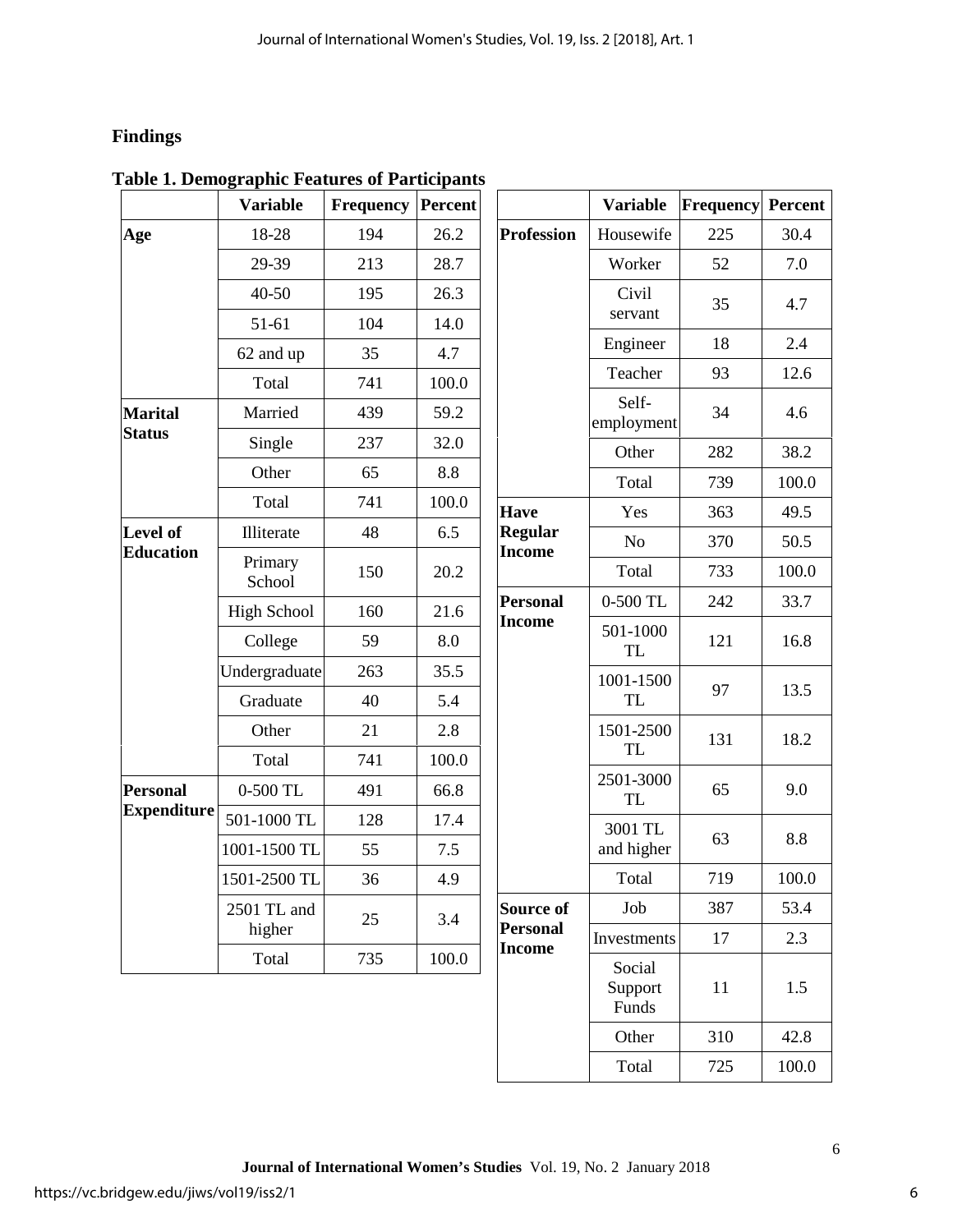26.2% of the participants are in the 18-28 age group; 28.7% of the participants are in the 29-39 age group; 26.3% of the participants are in the 40-50 age group; 14% of the participants are in the 51-61 age group; 4.7% of the participants are in the 62 and over age group.

In terms of marital status, participants are distributed as 59.2% married; 32% single and 8.8% other. The other category involves 4.3% divorced; 3.8% widow; 0.5% living apart from her spouse; 0.1% living with a man without marriage.

In terms of the level of education, 6.5% of the participants are illiterate; 20.2% of the participants are graduated from primary school; 21.6% of the participants are graduated from high school, 8% of the participants are graduated from college with two years. 35.5% of the participants have an undergraduate degree; 5.4% of the participants have a graduate degree. The other category with 2.8% involves participants with 1.6% literate and 1,2% having a doctorate degree.

In terms of the profession, 30.4% of the participants are housewives. The rest of them are distributed as 7.0% worker; 4.7% civil servant; 2.4% engineer; 12.6% teacher; 4.6% self-employed and 38.2 % other (retired, student, doctor, bank employer, accountant, nurse, lawyer, secretary, etc.)

49.5% of the participants have a profession with regular income and 50.5% do not.

In terms of monthly personal income, participants are distributed as  $33.7\%$  with 0-500 TL income; 16.8% with 501-1000 TL income; 13.5% with 1001-1500 TL income; 18.2% with 1501- 2500 TL income; 9% with 2501-3000 TL income; 8,8% with 3001 TL or higher income.

For 53.4% of the participants, the source of the personal income is their job. 2.3% of the participants replied this question as investments; 1.5% of the participants replied this question as Social Support Funds. 42.8% of the participants are in the other (retirement, pocket money, financial support from her family, scholarship) category. Participants could give more than one answer to this question.

In terms of monthly personal expenditure, participants are distributed as 66.8% with 0-500 TL personal expense; 17.4% with 501-1000 TL personal expense; 7.5% with 1001-1500 TL personal expense; 4.9% with 1501-2500 TL personal expense; 3.4% with 2501 TL or higher personal expense.

## **Responses Given by the Participants**

The participants were asked to choose among the given statements that best represent "what they want to do but cannot do" and "what they want to be but cannot be" and/or write in their own words. In addition, they were asked to choose one or more among the given statements "why they cannot do" and "why they cannot be" and/or write in their own words $4$ .

# **Table 2. Statements on "what participants want to do but cannot do" and Frequency values**

|                                     |     | Frequency   Answers' % |
|-------------------------------------|-----|------------------------|
| Going to the theater/cinema/concert | 184 | 8.7                    |
| Visiting the family                 | 62  | 2.9                    |
| Going out with friends              | 101 | 4.8                    |

<span id="page-7-0"></span><sup>&</sup>lt;sup>4</sup> The participants were allowed to choose more than one option among the given statements.

l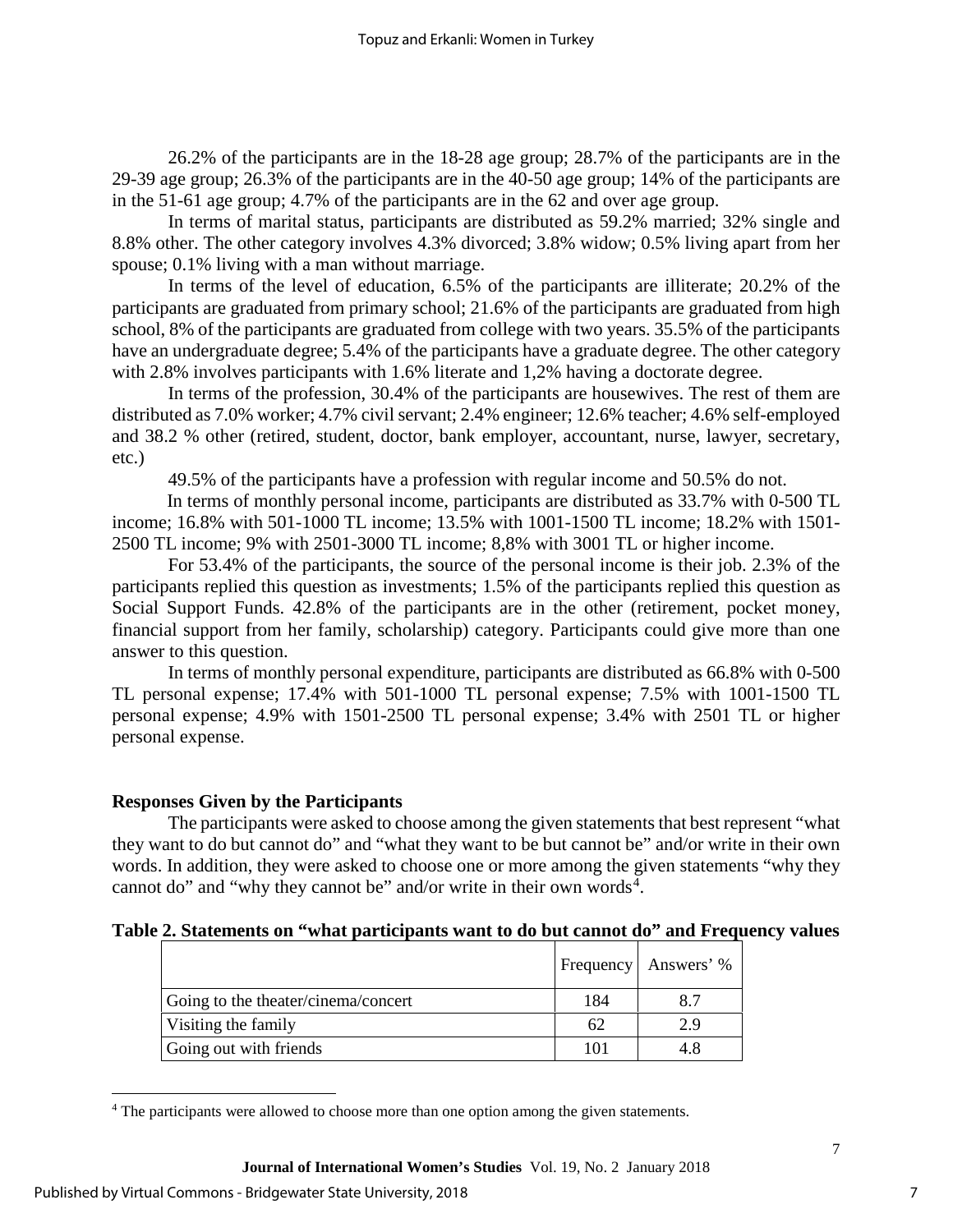| <b>Total</b>                         | 2016 | 100% |
|--------------------------------------|------|------|
| Other                                | 80   | 3.8  |
| Making my own decisions about myself | 92   | 4.4  |
| Working                              | 113  | 5.4  |
| Actively participating in politics   | 134  | 6.4  |
| Going to school                      | 179  | 8.5  |
| Sparing time for myself              | 154  | 7.3  |
| Living as I wish                     | 190  | 9.0  |
| Going out at night                   | 161  | 7.6  |
| Driving a car                        | 295  | 14.0 |
| Traveling/going on a vacation alone  | 243  | 11.5 |
| Going shopping                       | 118  | 5.6  |

During the interviews with the 741 participants, they were asked to choose among the statements best representing "what they want to do but cannot do". Fourteen percent (295 participants) stated that it is "driving a car", 11.5% (243 participants) stated that it is "traveling/going on a vacation alone", 9% (190 participants) stated that it is "living as I wish", 8.7% (184 participants) stated that it is "going to a theatre/cinema/concert, 8.5% (179 participants) stated that it is "going to school", 7.6% (161 participants) stated that it is "going out at night", 7.3% (154 participants) stated that it is "sparing time for myself", 6.4% (134 participants) stated that it is "actively participating in politics", 5.6% (118 participants) stated that it is "going shopping", 5.4% (113 participants) stated that it is "working", 4.8% (101 participants) stated that it is "going out with friends", 4.4% (92 participants) stated that it is making my own decisions about myself", and 2.9% (62 participants) stated that it is "visiting the family". 3.8% (80 participants) chose the "other" category that includes starting own business, driving a motorcycle, owning a house, going on a vacation with my husband alone, going on a pilgrimage, stating my opinion freely, studying politics, doing exercise, being a pilot, being a teacher, going abroad, and practicing music.

# **Table 3. Statements regarding the reasons "what participants want to do but cannot do" and frequency values**

|                                              | Frequency | Answers' % |
|----------------------------------------------|-----------|------------|
| I cannot afford it                           | 295       | 21.0       |
| Not being allowed by husband                 | 66        | 4.7        |
| Not being allowed by family elders           | 168       | 12.0       |
| Social pressure                              | 145       | 10.3       |
| Not being able to spare time because of work | 159       | 11.3       |
| Lack of self-confidence                      | 100       | 7.1        |
| I am not interested                          | 35        | 2.5        |
| I have no one to go out with                 | 22        | 1.6        |
| I am not old/young enough                    | 23        | 1.6        |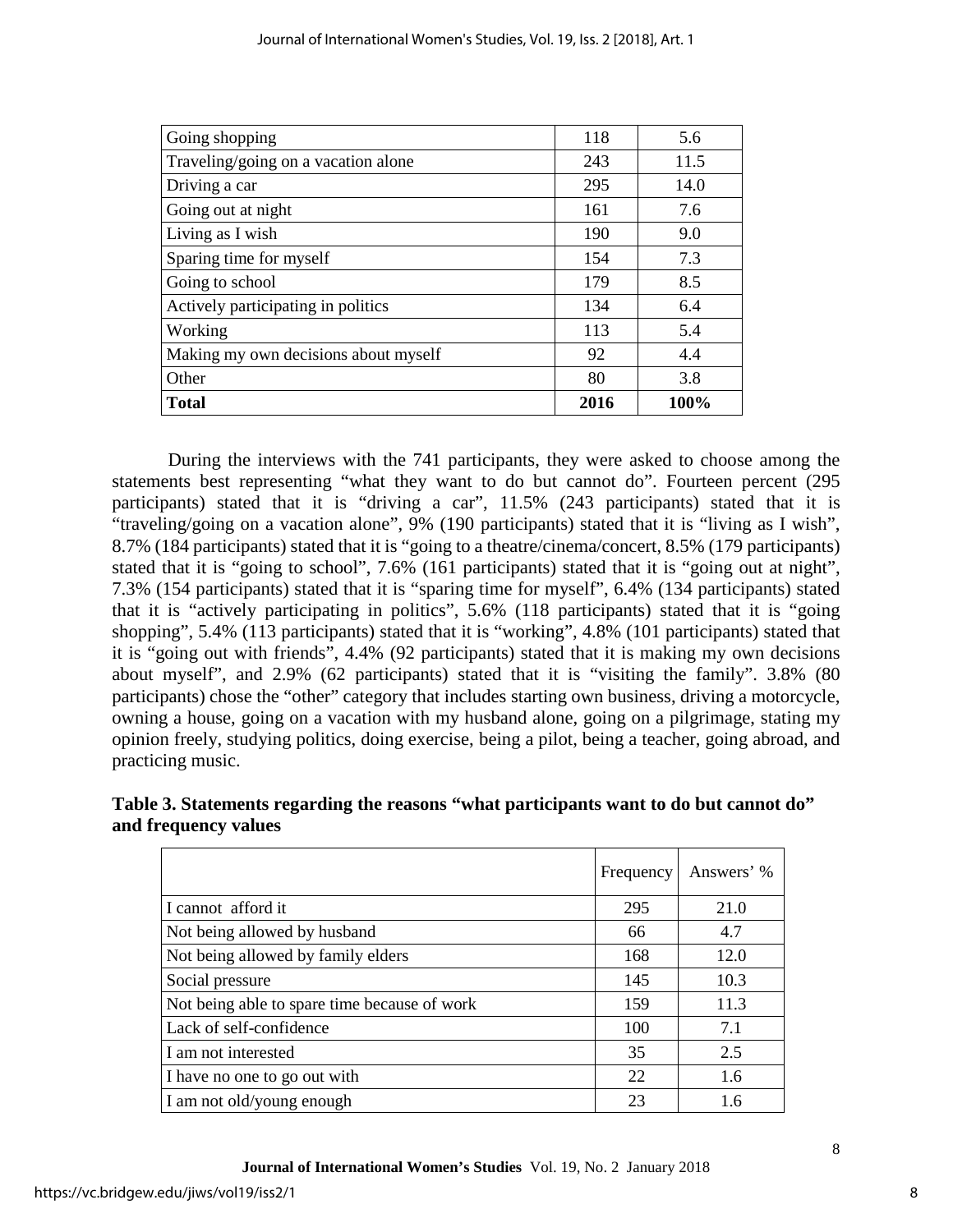| Because of my physical disability (sick, disabled, old)            |      | 0.8  |
|--------------------------------------------------------------------|------|------|
| I am not comfortable because of life safety                        | 113  | 8.1  |
| I do not have time because of my children                          | 103  | 7.3  |
| I do not have time because of the people I have to take care<br>of | 50   | 3.6  |
| Other                                                              | 113  | 8.1  |
| Total                                                              | 1403 | 100% |

As an answer to the question "why you cannot do", 21% (295 participants) stated that it is because "I cannot afford it", 12% (168 participants) stated that it is because "not being allowed by family elders", 11.3% (159 participants) stated that it is because "I cannot spare time because of work", 10.3% (145 participants) stated that it is because of "social pressure", 8.1% (113 participants) stated that it is because "I do not feel comfortable because of life safety", 7.3% (103 participants) stated that it is because "I do not have time because of my children", 7.1% (100 participants) stated that it is because of "lack of self-confidence", 4.7% (66 participants) stated that it is because "not being allowed by husband", 3.6% (50 participants) stated that it is because "I do not have time because of the people I have to take care of", 2.5% (35 participants) stated that it is because "I am not interested", 1.6% (23 participants) stated that it is because "I am not old/young enough", 1.6% (22 participants) stated that it is because "I have no one to go out with", and 0.8% (11 participants) stated that it is because of "my physical disability (sick, disabled, old). 8.1% of the 741 participants (113 participants) chose the "other" category that includes answers such as not being educated enough, unconsciousness, fear of sexual harassment, not having the courage, widowed young with five children, "I was forced to marry by my father when I failed in school", "there was no school in our village", "we were ashamed", and "because we were girls".

|                                                         | Frequency | Answers' % |
|---------------------------------------------------------|-----------|------------|
| Having a profession                                     | 232       | 22.1       |
| Being a deputy/mayor/headman                            | 66        | 6.3        |
| Being a member of an organization                       | 31        | 2.9        |
| Being a member of a political party                     | 48        | 4.6        |
| Having a title                                          | 117       | 11.1       |
| Being effective/powerful /having a voice in the society | 141       | 13.4       |
| Being educated                                          | 229       | 21.8       |
| Other                                                   | 187       | 17.8       |
| <b>Total</b>                                            | 1051      | 100%       |

**Table 4. Statements on "what participants want to be but cannot be" and Frequency values**

As an answer to the question "what you want to be but cannot be", 22.1% (232 participants) stated that it is "having a profession", 21.8% (229 participants) stated that it is "being educated", 13.4% (141 participants) stated that it is "being effective/powerful/having a voice in the society", 11.1% (117 participants) stated that it is "having a title", 6.3% (66 participants) stated that it is "being a deputy/mayor/headman", 4.6% (48 participants) stated that it is "being a member of a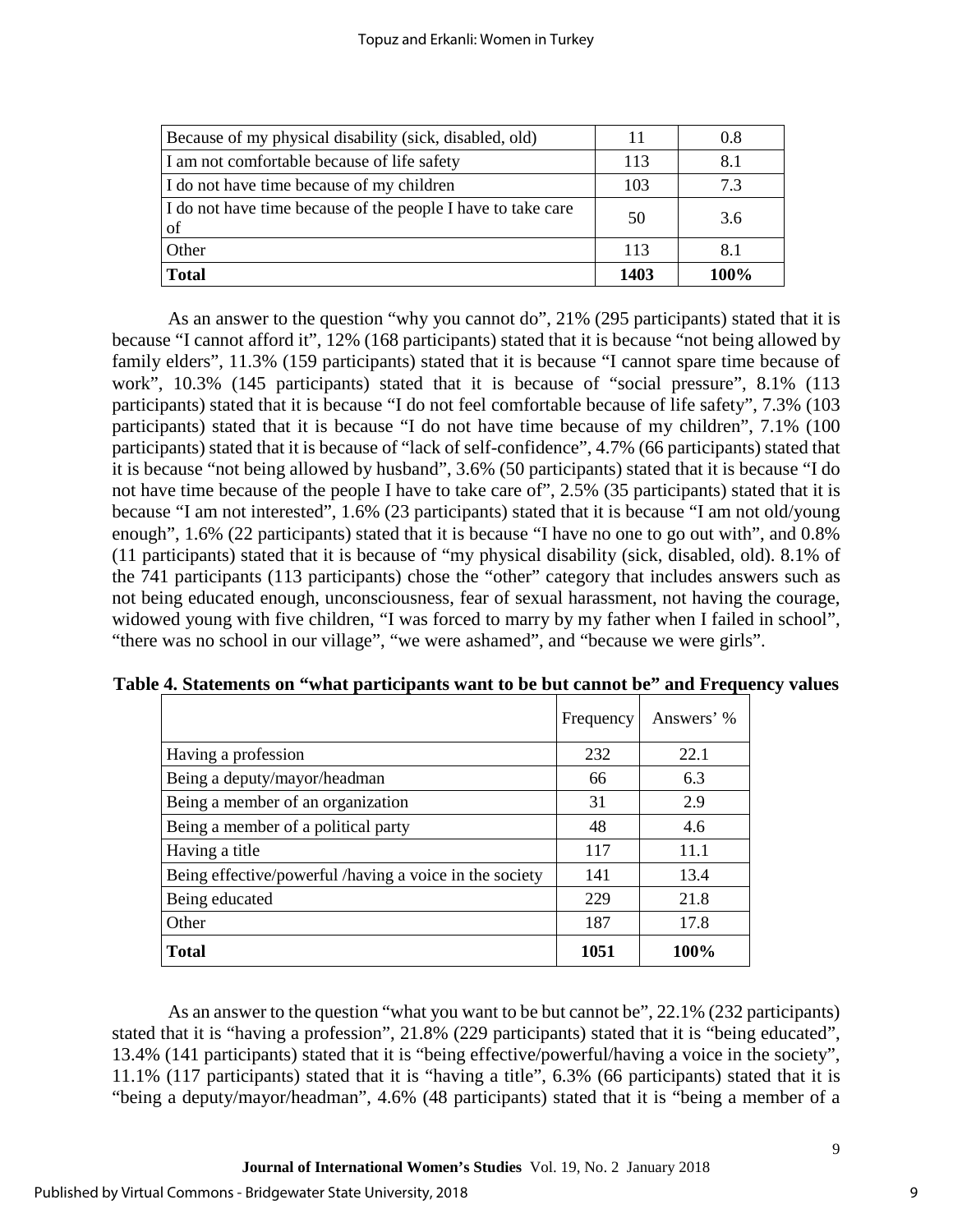political party", and 2.9% (31 participants) stated that it is "being a member of an organization". 17.8% (187 participants) chose the "other" category that includes answers such as having my own business, being free, being more social, having a free and equal life.

**Table 5. Statements regarding the reasons "what participants want to be but cannot be" and Frequency values**

|                                    | Frequency | Answers' % |
|------------------------------------|-----------|------------|
| I cannot afford it                 | 210       | 21.3       |
| Not being allowed by husband       | 51        | 5.2        |
| Not being allowed by family elders | 157       | 15.9       |
| Social pressure                    | 90        | 9.1        |
| Not being able to spare time       | 101       | 10.2       |
| Lack of self-confidence            | 89        | 9.0        |
| Not interested                     | 47        | 4.8        |
| Other                              | 243       | 24.6       |
| <b>Total</b>                       | 988       | 100%       |

As an answer to the question "why you cannot be", 21.3% of the 741 participants (210 participants) stated that it is because "I cannot afford it", 15.9% (157 participants) stated that it is because of "not being allowed by family elders", 10.2% (101 participants) stated that it is because of "not being able to spare time", 9.1% (90 participants) stated that it is because of "social pressure", 9% (89 participants) stated that it is because of "lack of confidence", 5.2% (51 participants) stated that it is because of "not being allowed by husband", and 4.8% (47 participants) stated that it is because of "not being interested". 24.6% (243 participants) chose the "other" category that includes answers such as getting married too young, not being able to finish school, wrong choice of school/department, not being nominated, because of health issues, lack of consciousness, state pressure and not having secure political conditions, hard to be in politics as a woman, lack of ability, children, discrimination, coming from a family that says "girls do not go to school", lack of education, and being a child-bride.

# **Evaluation of Findings and Conclusions**

When the participants were asked "what are the things they want to do but cannot do", the most common answers were, respectively, "driving a car", "travelling or going on a vacation alone", "living as I wish", "going to school", "sparing time for myself", "participating in politics actively", and "working". Then when they were asked "why they cannot do" what they want to do, the most common answers were, respectively, "I cannot afford it", "not being allowed by family elders", "not being able to spare time because of work", "social pressure", "I am not comfortable because of life safety", "I do not have time because of my children", and "lack of selfconfidence".

When the question "what they want to be but cannot be" was asked to the participants, the answers given were "having a profession", "being educated", "being effective/powerful/having a voice in the society", and "having a title", respectively. The answers given to the question "why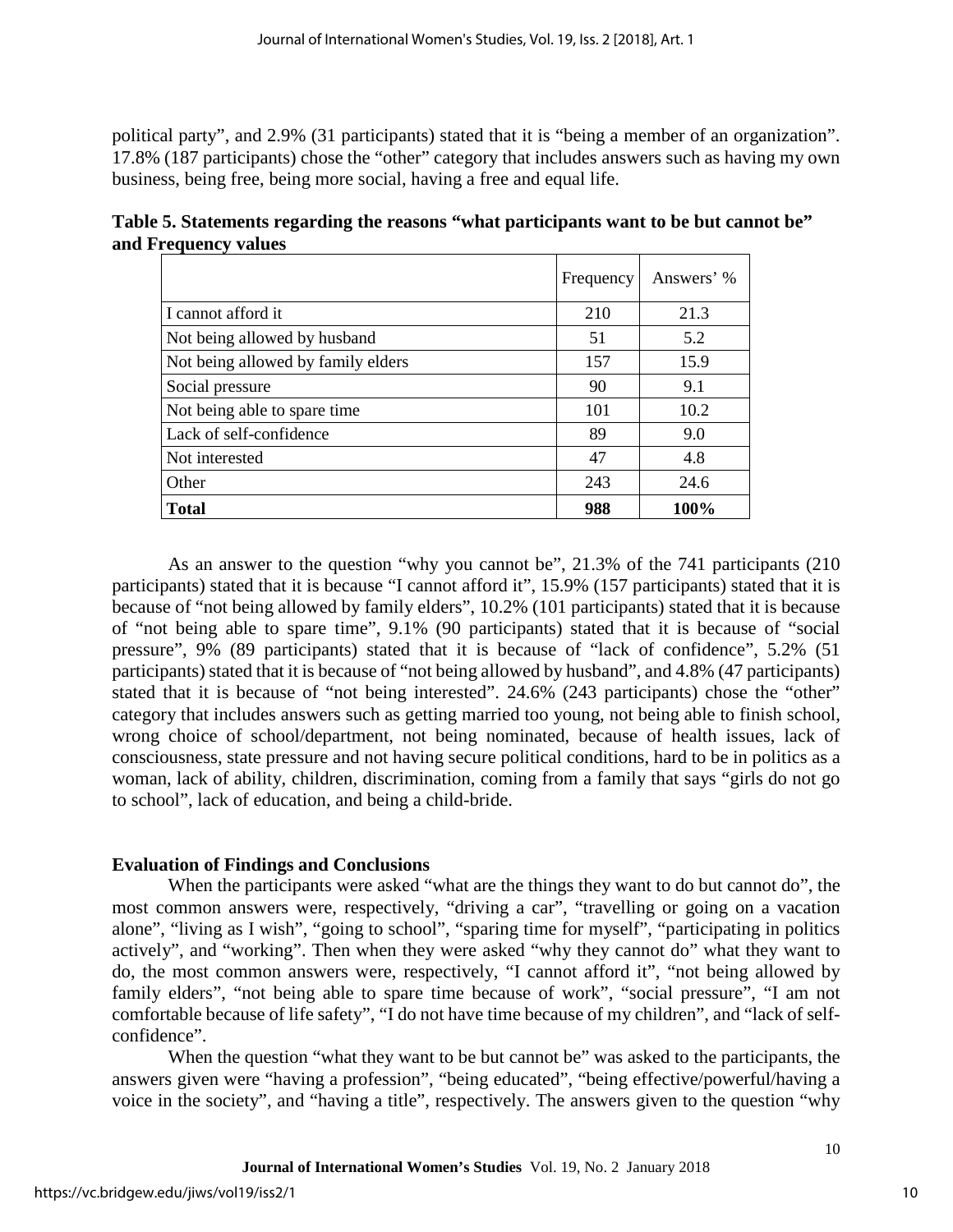they cannot be" were "financial impossibility", "not being allowed by family elders", "not being able to spare time", "social pressure", and "lack of self-confidence", respectively.

The most common response to the question what women want to do but cannot do, "driving a car", introduces some important social dynamics: society's sexist viewpoint towards driving a car certainly represents an impediment for women. Because driving a car is perceived as an act performed generally by men, the act of being mobile or in motion is perceived as a capability unique to men. Therefore, traffic is perceived as a public space, beyond the private spaces of women's domains. Being mobile provides a person with freedom regarding the places and times that she/he can go and be. In the same way, the answers given such as "sparing time for myself" might be an effect of women's pushed into the private space that represents the family and effects of being a mother, a wife, and being responsible for household chores as a result of society's sexist viewpoint. The viewpoint that is attributed to women and that imposes responsibilities about home on women brings along women's sacrifice of herself for other people and things with a stereotypical and selfless manner.

Freedom of travelling, freedom of having an education, freedom of existing in political life as an electorate and electee, the right to work, are guaranteed by the Constitution for all citizens. However, it can be said that realization of these freedoms in daily life practices is less likely for women than men. In other words, it is far from being acceptable for a woman to pursue a social life "alone" without being accompanied by a man because of, generally and most of all, family elders' and society's views. In the same way, there are some social obstacles, prohibitions, and restrictions against the way women wish to live. There are many factors determining the women's choice of life outside of themselves. It is precisely related to the real opportunities one has, to realize the life one wants, as stated by Amartya Sen. In other words, how "real" opportunities women have to realize the life they want to live is necessary to understand freedoms enjoyed when women's capability of controlling their own life and the opportunities they have are examined. Thereby, unequal distribution of resources, opportunities, and power creates a difference for women. This difference shows itself mostly in such statements as having a profession, being educated, being effective/powerful/ have a voice in the society, having a title in the category of what women want to be but cannot be. Actually, what shows itself here is the indication of women's experience of inequality in terms of having power and opportunities.

It is seen that answers by the participants as an explanation regarding why they cannot be or do is mainly accumulated as "financial incapability". This fact reveals once again that low level of income should not be ignored when the concepts of being deprived of things or in poverty are dealt with in the context of capacity as emphasized by Amartya Sen. Consequently, low level of income stands out as a determining factor concerning feasibilities and possibilities. Apart from that, the conditions that prevent women from what they can do or what they can be are similar and show themselves as not being allowed by family elders, social pressure, not being able to spare time, and lack of self-confidence.

As a result, the condition of women concerning being deprived of things in the context of feasibilities and possibilities specifically in this study identifies profoundly with the concept of "human poverty" referred in the UNDP's "Human Development Report" (1997). Because, if we take  $a$ -another look at the definition, human poverty is being deprived of the most basic opportunities and options necessary for individual's human development. Poverty is not only the condition of financial incapability a person is in but also the condition of having lack of opportunities stemming from social limitations and personal situations (social pressure, not being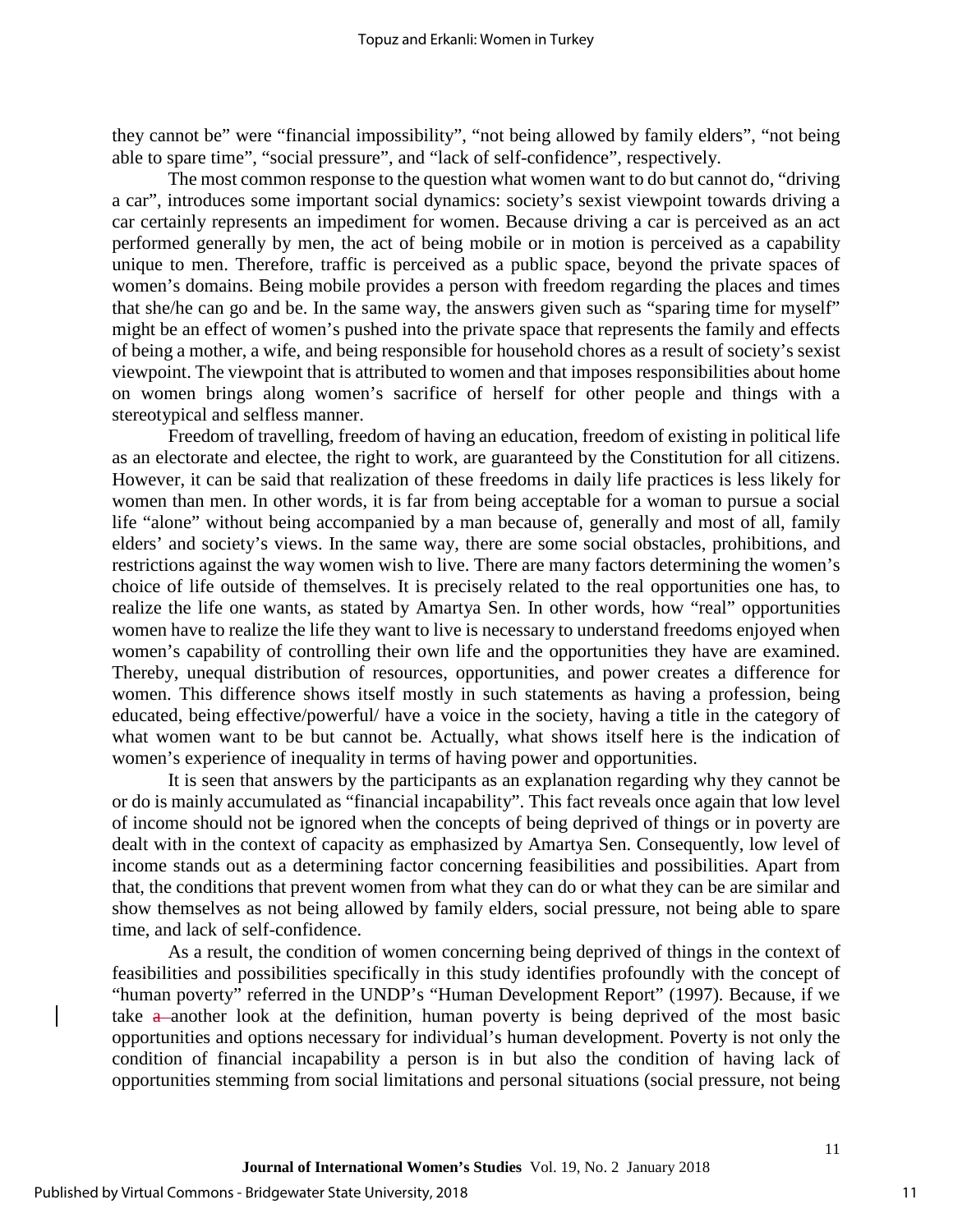allowed by family elders, lack of self-confidence, etc.) that prevents the individual from pursuing a valued life (being educated, living as he/she wishes, working, traveling, etc.).

Sen considers well-being as a person's capability to realize valued actions or to reach a valued level of existence. Thus, a lot of things a person chooses to do or to be while pursuing his/her life are named as functions in Sen's terminology. One person's capacity means combination of alternative functions he/she can achieve and the person can choose for him/herself among these combinations. In this context, according to Sen, a person's well-being can be evaluated by his/her capacity of achieving personally or socially valued functions. Moreover, at one point, Sen takes this perspective forward and makes it equivalent with the definition of life quality (quoted from Sen, 1993 by Ruta et al., 2007:400).

Sen brings the definition of life quality a more comprehensible meaning with the definition of well-being within the context of The Capability Approach. In this context, first of all, the quality of life one enjoys not only refers to what he/she achieves but also to what options he/she has. In other words, the quality of life one enjoys depends not on achieving something but on having the freedom of achievement (meaning real opportunities a person has especially when compared to other people) (Ruta et al., 2007: 400).